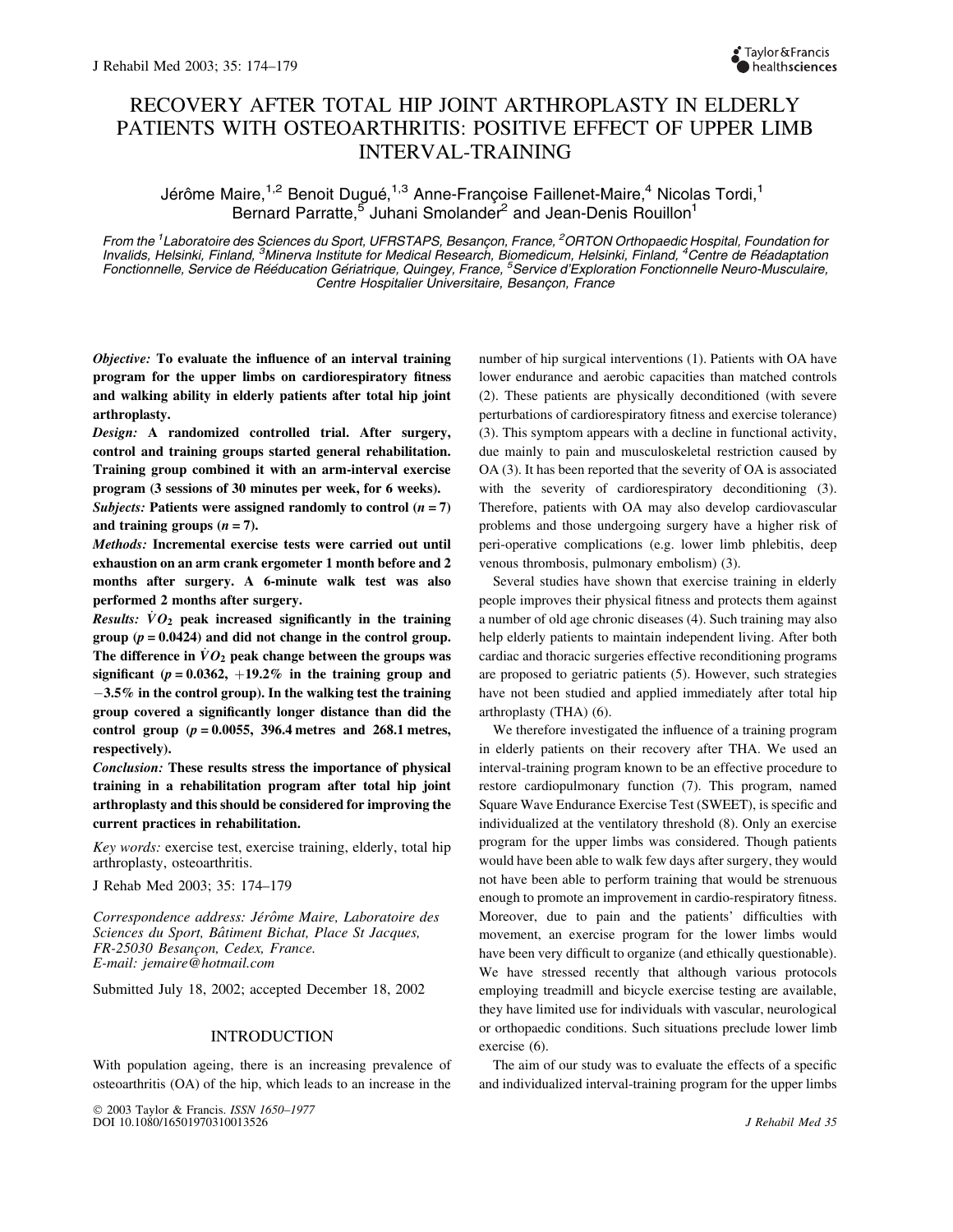Table I. *Characteristics of the patients one month before surgery, median (extreme values)*

| Variables                       | Training group $n = 7$ | Control group $n = 7$ |  |
|---------------------------------|------------------------|-----------------------|--|
| Number (female/male)            | 6/1                    | 6/1                   |  |
| Age (years)                     | $77.0(67.0-80.5)$      | $77.0(67.0 - 82.0)$   |  |
| Weight (kg)                     | 77.0 (45.2–97.0)       | $70.6(53.2 - 86.4)$   |  |
| Height (cm)                     | $157.0(145.5 - 173.5)$ | 158.5 (143.0–169.0)   |  |
| BMI $(kg.m^{-2})$               | $28.9(21.3-34.3)$      | $30.3(21.7-32.5)$     |  |
| Danielsson's radiographic score | $5.0(2.0-9.0)$         | $5.0(3.0-7.0)$        |  |

BMI = body mass index.

on aerobic capacity, ventilatory threshold (VT) and walking ability in elderly patients after THA.

5 rpm) despite verbal encouragement. A 12-channel ECG (Nihon Kohden, type 2R-701.VK) was used continuously during exercise.

#### *The 6-minute walk test (6-MWT)*

At T<sub>2</sub>, both TG and CG performed a functional test: a 6-minute walk test (6-MWT) (14, 15). The walking track was a 30-metre long empty hospital corridor (the surface was linoleum, hard and smooth). Patients were asked to walk back and forth along the 30-metre track and to cover the longest possible distance in 6 minutes. Every 30 seconds patients were encouraged in a standardized verbal way, and time was announced every 2 minutes. During walking, all patients used bilateral crutches.

# *Measurements during exercise testing and 6-MWT*

During both of these tests, respiratory gas exchange was measured with a portable metabolic measurement system cart (Aerosport KB1-C, Aerosport Inc., USA) (16). During the 6-MWT, the cart was fixed around patient's waist. In addition, the patients had a mouthpiece and a noseclip. The ventilation volumes were measured by a pneumotachometer, and the concentrations of  $O_2$  and  $CO_2$  in the expired air are analysed by a galvanic fuel cell oxygen analyser (range 0–25%) and non-dispersive infrared carbon dioxide analyser (range 0–10%), respectively. The KB1- C was calibrated immediately prior to each test in the low-flow position according to the manufacturer's specifications using a 3-litre Hans-Rudolph calibrated syringe (Hans-Rudolph Inc., USA) (16). Expired gases were sampled and analysed every 20 seconds intervals. The respiratory and metabolic parameters were recorded including ventilation ( $VE$ ), oxygen uptake ( $VO_2$ ) and  $CO_2$  production ( $VCO_2$ ). Heart rate (HR) was continuously monitored and recorded during the test using a telemetric system (Sport Tester Polar Vantage N, Polar Electro, Finland) and standard electrocardiographic leads (only for the arm crank exercise test). In our study, the highest attained  $\overline{V}O_2$  value is called as  $\overline{V}O_2$  peak.

In addition, the duration of exercise and several mechanical parameters were followed during the incremental arm crank test, such as the maximal tolerated power (MTP = the highest power output in Watts which could be maintained with a constant pedalling speed for 1 minute). During 6-MWT, the distance, the stride length, and the cadence were followed. At the end of the arm crank test and the 6-MWT, perceived exertion and pain were assessed with Borg's standardized CR-10 scale (17). Prior to all tests the patients were provided with a typewritten set of standardized instructions for the use of CR-10 scale.

The VT using the V-slope method was determined from the data obtained during the arm crank test (18). The  $VE$ ,  $VO_2$ , HR, and the workload at VT were then determined. VT was assessed from respiratory exchange  $(VE, VCO<sub>2</sub>, VO<sub>2</sub>)$  by 3 observers. The mean of the 2 closest values was taken into account for calculating the VT. The VT is considered as an indicator of endurance capacity (8).

#### *Training program with upper limbs*

The training program started 1 week after surgery and was carried out in the rehabilitation centre. This program consisted of 3 sessions per week of the 30 minute SWEET proposed by Gimenez et al. (8), continued for 6 weeks. A session comprised 6 consecutive periods of 5-minutes including 4-minutes of "base" work followed by 1-minute of "peak" work. Initially, the base was set at the VT and the peak at the MTP that was determined during the progressive test using the corresponding target HR. In order to maintain a sufficient intensity during training (target HR, and CR-10) which aimed at reaching a peak HR at the end of

# METHODS

## *Subjects*

Fourteen patients with OA (12 female and 2 male patients, median age 77.0 years) undergoing cemented and uncemented THA participated in the study. Patients' characteristics are shown in Table I. The training group (TG) and control group (CG) did not differ significantly in age, body mass, height, body mass index (BMI) or severity of hip OA. The study plan was accepted by the Local Ethical Committee and all patients signed an informed consent form. Only volunteers over the age of 65 years, whose main diagnosis was primary hip OA, were included. Patients were excluded if they were undergoing revision arthroplasties, were unable to sign the informed consent form or were taking medication that might have interfered with exercise testing and training. Exclusion criteria also included decompensated congestive heart failure, acute myocarditis, acute myocardial infarction, unstable angina pectoris, uncontrolled cardiac arrhythmias, severe aortic stenosis, severe hypertension, and untreated hypertrophic obstructive cardiomyopathy. Radiographs of the patient's hip were taken before surgery and evaluated by the surgeons. The radiographic scoring system was adapted from the method of Danielsson (9).

#### *Design and procedure*

Patients performed an incremental exercise test until exhaustion on an arm crank ergometer 1 month before  $(T_{-1})$  and 2 months after surgery  $(T_2)$ . They also performed a walking test at  $T_2$ . After surgery, patients were randomly assigned to 2 groups: TG (*n* = 7, 6 females and 1 male), and CG  $(n = 7, 6$  females and 1 male) and stayed at the rehabilitation centre for 6 weeks.

Both groups undertook a traditional daily rehabilitation program, which consisted of exercises for muscular strength, range of motion, aquatics and walking for 2 hours per day. In addition, TG undertook an exercise training program with an arm ergometer.

#### *Incremental exercise test with arm ergometer*

All tests were performed under the supervision of a cardiologist. Patients performed an incremental exercise test on a mechanically braked arm crank ergometer (Monark Rehab Trainer, Model 881E, Monark Exercise, Sweden) in a fully-upright sitting position. This apparatus was calibrated before and after each test. The height of the crank axis was individually adjusted at heart level at a distance that caused a slight flexion of the elbow in the extended arm (10). All the tests on the arm crank ergometer began after 2 minutes of seated rest, followed by a 3 minute warm-up with no load, during which the subjects were familiarized with the working position. After a further 2 minutes of seated rest the exercise began at a power output of 10 W for 2 minutes, followed by a 10 W increment every 2 minutes using alternately an adapted increase in pedalling speed or friction resistance (11, 12). The pedalling speed was between 50 and 70 rotations per minute (rpm) (13). The load was increased until subjective exhaustion, when the subject could no longer maintain the pedalling rate (a decrease by more than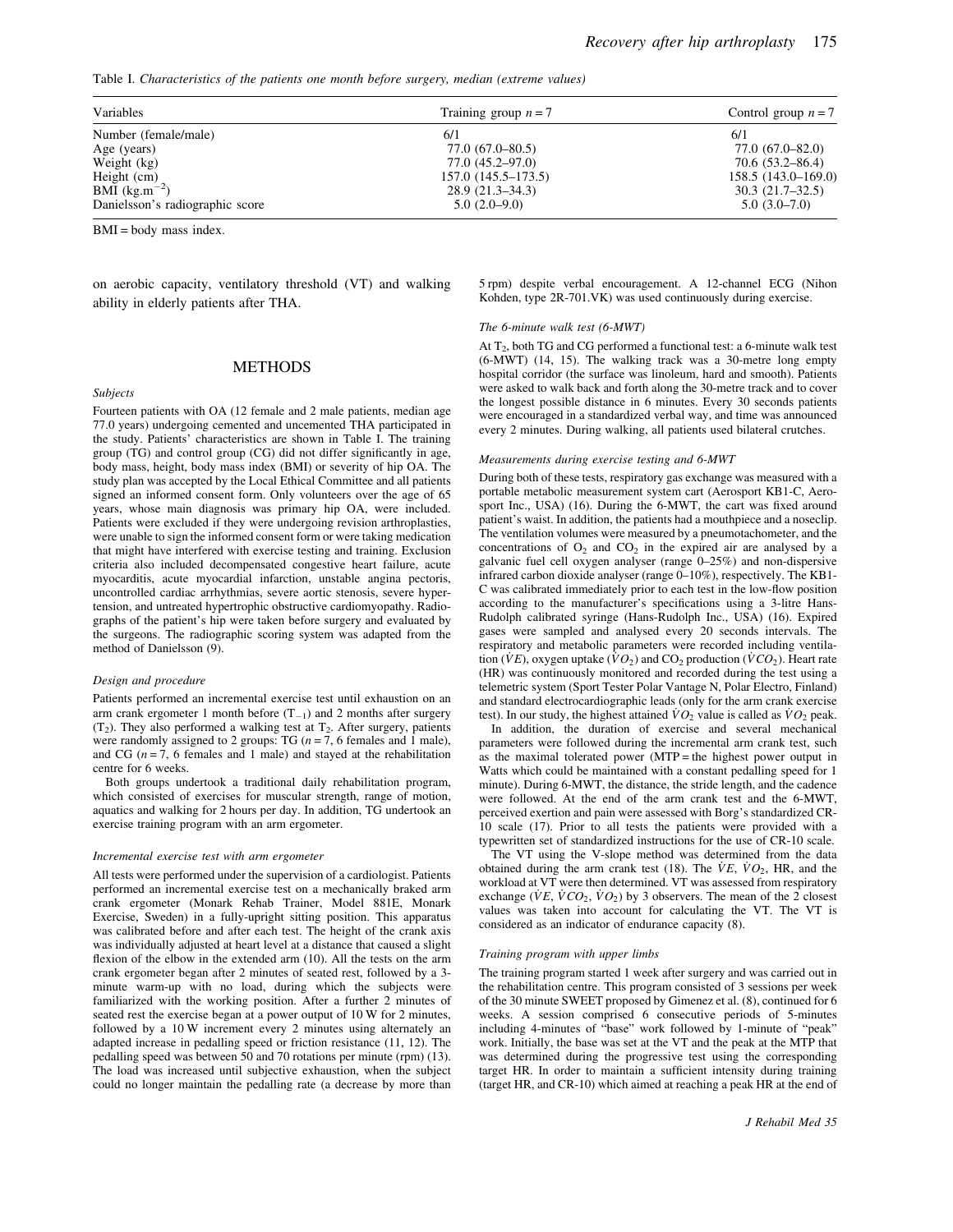Table II. *Peak values obtained during the incremental arm exercise test before and after surgery, median (extreme values)*

| Variables                               | Time <sup>a</sup> | Training group $n = 7$ | Control group $n = 7$       |
|-----------------------------------------|-------------------|------------------------|-----------------------------|
| Number (female/male)                    |                   | 6/1                    | 6/1                         |
| Exercise duration (seconds)             | $T_{-1}$          | 360.0 (180.0–445.0)    | 240.0 (140.0–330.0)         |
|                                         | T <sub>2</sub>    | 374.0 (180.0–540.0)    | 200.0 $(120.0-260.0)^{a,b}$ |
| MTP(W)                                  | $T_{-1}$          | $30.0(20.0-40.0)$      | $20.0(10.0-30.0)$           |
|                                         | $\rm T_2$         | $30.0(20.0 - 50.0)$    | $20.0 (10.0 - 20.0)^a$      |
| HRpeak (bpm)                            | $T_{-1}$          | $142.0(122.0-146.0)$   | 125.0 (109.0–158.0)         |
|                                         | T <sub>2</sub>    | 138.0 (120.0–152.0)    | 127.0 (102.0-159.0)         |
| $%$ HRmax                               | $T_{-1}$          | 93.7 (82.4–104.7)      | $87.4(73.6 - 107.5)$        |
|                                         | T <sub>2</sub>    | $95.9(84.2 - 105.4)$   | $83.7(71.3-108.2)$          |
| $\overline{V}O_2$ peak (ml/[kg.minute]) | $T_{-1}$          | $10.6(4.9-12.8)$       | $8.6(7.1-10.3)$             |
|                                         | T <sub>2</sub>    | 11.8 $(5.9-13.1)^b$    | $7.9(6.4-9.9)$              |
| $VE$ (l/minute)                         | $T_{-1}$          | $23.3(13.5-32.1)$      | $21.2(15.5 - 27.4)$         |
|                                         | T <sub>2</sub>    | $22.1(20.5-31.6)$      | $20.3(16.5-26.5)$           |
| $CR-10$                                 |                   |                        |                             |
| Perceived exertion                      | $T_{-1}$          | $4.0(2.5-6.5)$         | $5.0(3.0-10.0)$             |
|                                         | $T_2$             | 5.0 $(3.0-8.0)^b$      | $4.0(3.0-6.0)$              |
| Pain                                    | $T_{-1}$          | $0.0(0.0-5.0)$         | $0.0(0.0-5.0)$              |
|                                         | T <sub>2</sub>    | $0.0(0.0-5.0)$         | $2.0(0.0-4.0)$              |

For multiple comparisons data were analysed with ANOVA followed by *post hoc* tests.  ${}^{a}T_{-1} = 1$  month before surgery;  $T_2 = 2$  months after surgery;  $\frac{b}{p}$   $\lt$  0.01, training group vs control group;  $\frac{c}{p}$   $\lt$  0.05, before surgery vs after surgery.

MTP = maximal tolerated power; HR = heart rate; HRmax = age-predicted maximum heart rate (220 – age);  $\dot{V}O_2$  = oxygen consumption; CR-10 = Category Ratio Scale of Borg's perceived exertion and pain scales.

sixth peak, the loads for the base and peak were increased alternately  $(+5 W)$  (8). This readjustment was made when the HR at the end of training session was lowered by 10–12 bpm compared with the previous session, or according to subjective feelings.

#### *Statistics*

The data are presented as median and extreme values. Training effects were evaluated using ANOVA followed by *post-hoc* test. For each group, results obtained before and after training were also compared using the paired *t*-test. Student *t*-test was used to compare the measurements of the 6-MWT between the groups. Relationships between variables were analysed with the Pearson correlation coefficient. The level of statistical significance was set at  $p < 0.05$ .

# RESULTS

# *Peak values obtained during the incremental exercise test*

All patients performed the test until exhaustion using the arm crank ergometer. The reasons for stopping the exercise were either generalized fatigue or dyspnoea (characterized as "cardiopulmonary") or joint pain, muscle pain, or muscle fatigue (designated as "musculoskeletal"). The results at  $T_{-1}$  and  $T_2$  are summarized in Table II. Before surgery, both groups behaved similarly in all peak values measured. After surgery, exercise duration, and MTP were significantly higher in TG than in CG (*p*  $= 0.0095$  and  $p = 0.0074$ , respectively).  $\dot{V}O_2$  peak significantly increased in TG  $(p = 0.0424)$  and did not change in CG.

When comparing the changes from  $T_{-1}$  to  $T_2$ , the difference in change for exercise duration, MTP and  $\dot{V}O_2$  peak between the groups were significant ( $p = 0.0038$ ,  $p = 0.0423$ , and  $p = 0.0362$ , respectively) (Fig. 1).

# *Ventilatory threshold during the incremental exercise test*

The results at  $T_{-1}$  and  $T_2$  are summarized in Table III. Before surgery, no differences in VT (expressed as  $\dot{V}O_2$ ) or in other

variables measured at VT were found between the groups. After surgery, power output,  $\dot{V}O_2$ , and  $\dot{V}E$  were significantly higher in TG than in CG ( $p = 0.0016$ ,  $p = 0.0107$  and  $p = 0.0225$ , respectively). Also, power output,  $\dot{V}O_2$ , and  $\dot{V}E$  at VT significantly increased in TG  $(p = 0.0010, p = 0.0208$  and  $p = 0.0166$ , respectively).

The overall pattern of changes at VT from  $T_{-1}$  to  $T_2$  were similar to those observed during peak arm exercise. The differences in change for power output and  $\dot{V}O_2$  peak between the groups were significant ( $p = 0.0010$  and  $p = 0.0162$ , respectively) (Fig. 2). VT could not be assessed in 1 patient from CG.

# *The six-minute-walk test (6-MWT)*

The results of the 6-MWT are summarized in Table IV. One patient from TG did not finish the 6-MWT, because she could not tolerate the mouthpiece any longer. After surgery, TG



*Fig. 1.* Percentage changes in exercise duration, peak oxygen consumption  $(VO_2$  peak) and maximal tolerated power (MTP) in the incremental arm exercise test for the training group  $(\blacksquare)$  and control group ( $\square$ ). Delta values were calculated as followed:  $[(T_2 T_{-1}$  /  $T_{-1}$   $\times$  100. Data were analysed with ANOVA followed by *post hoc* tests,  $* < 0.05$ ,  $** < 0.01$ .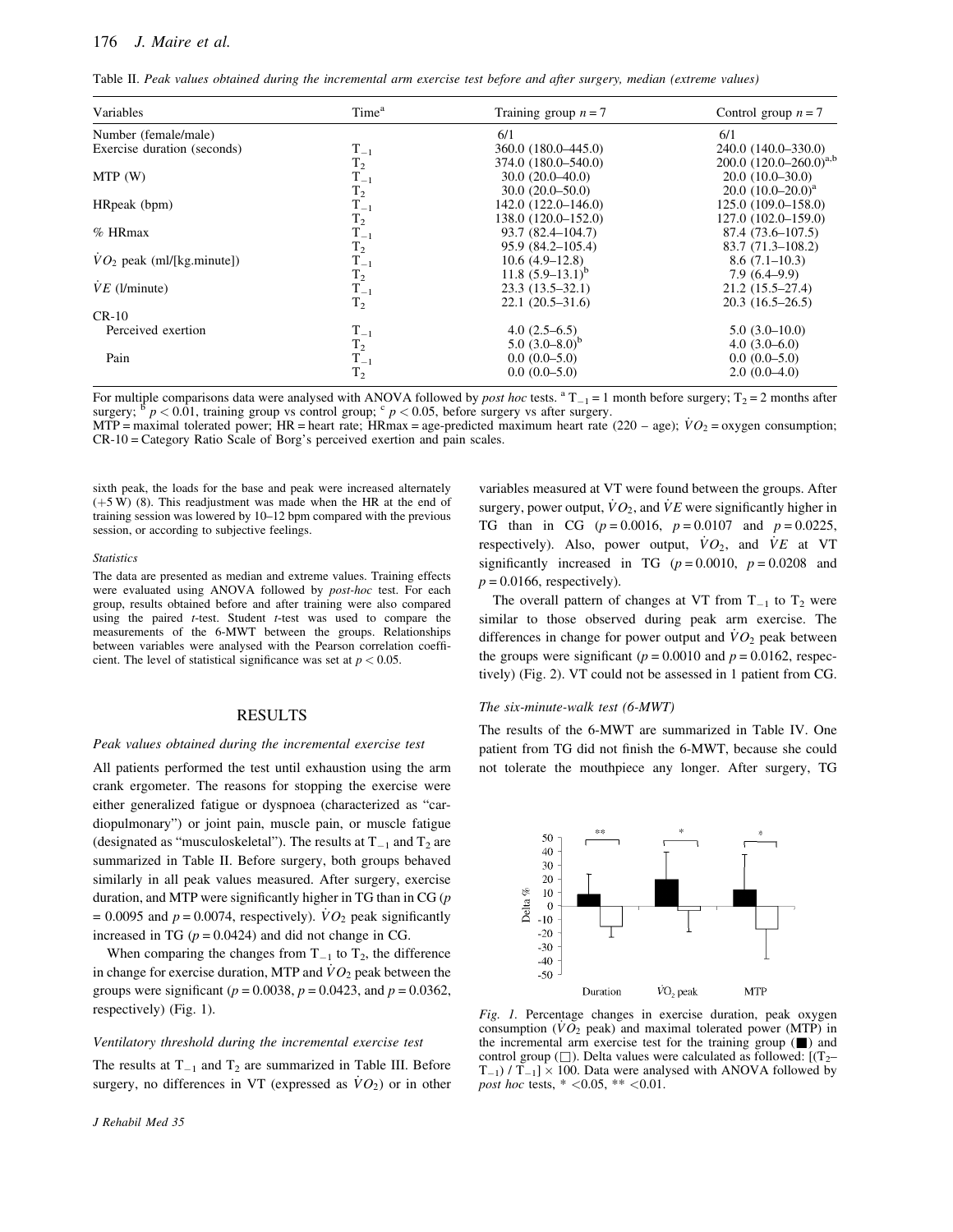Table III. Ventilatory threshold  $(\dot{V}O_2)$  and related variables at ventilatory threshold obtained during the incremental exercise test before *and after surgery, median (extreme values)*

| Variables              | Time <sup>a</sup> | Training group $n = 7$  | Control group $n = 6$  |
|------------------------|-------------------|-------------------------|------------------------|
| Number (female/male)   |                   | 6/1                     | 5/1                    |
| Power output (W)       | $T_{-1}$          | $10.0(10.0-20.0)$       | $10.0(10.0-20.0)$      |
|                        | T <sub>2</sub>    | 20.0 $(10.0-30.0)^{de}$ | $10.0 (10.0 - 10.0)^b$ |
| HR (bpm)               | $\rm T_{-1}$      | $105.0(96.0-135.0)$     | $106.5(90.0-129.0)$    |
|                        | $\rm T_2$         | 114.0 (105.0–132.0)     | $99.0(84.0-126.0)$     |
| $VO2$ (ml/[kg.minute]) | $\rm T_{-1}$      | $7.5(3.9-10.0)$         | $6.9(5.8-8.9)$         |
|                        | $T_2$             | 9.0 $(5.3-11.1)^c$      | 5.6 $(3.4-7.5)^{a}$    |
| $% \dot{V}O_2$ peak    | $\rm T_{-1}$      | $77.6(61.7 - 85.1)$     | $89.0(67.3 - 94.2)$    |
|                        | $T_2$             | 89.3 (71.3–95.7)        | 79.8 (36.6–92.4)       |
| $VE$ (l/minute)        | $T_{-1}$          | $14.7(7.6-21.9)$        | $15.2(9.2-19.1)$       |
|                        | $T_2$             | 18.2 $(15.4-23.8)^c$    | 14.3 $(8.2 - 19.0)^a$  |

For multiple comparisons data were analysed with ANOVA followed by *post hoc* tests.  ${}^{a}T_{-1} = 1$  month before surgery;  $T_2 = 2$  months after surgery;  ${}^{b} p < 0.05$ ,  ${}^{c} p < 0.01$ , training group vs control group,  ${}^{d}$  $VO<sub>2</sub> = oxygen consumption; *VE* = ventilation.$ 



*Fig.* 2. Percentage changes in rate of oxygen consumption  $(\bar{V}O_2)$ and in power output at ventilatory threshold during incremental arm exercise test for the training group  $(\blacksquare)$  and control group  $(\square)$ . Delta values were calculated as followed:  $[(T_2-T_{-1})/T_{-1}] \times 100$ . Data were analysed with ANOVA followed by *post hoc* tests,  $* < 0.05, ** < 0.001.$ 

walked a significantly longer distance than CG  $(p = 0.0055)$ . During walking, stride length, cadence and  $\dot{V}O_2$  significantly were higher in TG than in CG ( $p = 0.0184$ ,  $p = 0.0322$  and  $p = 0.0326$ , respectively). The average walking speed was higher in TG than in CG ( $p = 0.0055$ ).

Two months after surgery, we found a significant correlation between the  $\dot{V}O_2$  at the end of the 6-MWT and  $\dot{V}O_2$  peak obtained during incremental maximal exercise test  $(p = 0.0027)$ (Fig. 3). A significant correlation between the distance covered and  $\dot{V}O_2$  at the end of the 6-MWT was observed ( $p = 0.0001$ ) (Fig. 4).

# DISCUSSION

The principal finding of this study was that a relatively short, but intensive, arm exercise training period can produce significant increases in cardiorespiratory fitness and walking ability in elderly THA patients after surgery.

Clearly, the limitation of this study was the relatively small number of subjects. However, the differences between the groups were of such magnitude, especially in walking ability, that further studies are warranted in this area.

Before surgery, both TG and CG groups had similar  $\dot{V}O_2$  peak during the incremental exercise test. During the 2-month period after surgery, the only difference in treatment between those 2 groups was the interval-training program with the upper limbs. After this period, the CG group experienced a decrease in  $\dot{V}O_2$ 

Table IV. *Results of the 6-minute walk test 2 months after surgery, median (range values)*

| Variables              | Training group $n = 6$     | Control group $n = 7$ |  |
|------------------------|----------------------------|-----------------------|--|
| Number (female/male)   | 5/1                        | 6/1                   |  |
| Distance (metres)      | 404.5 $(270.0 - 507.5)$ ** | 259.0 (218.0-301.7)   |  |
| Speed (km/h)           | 4.0 $(2.7-5.1)$ **         | $2.6(2.2-3.3)$        |  |
| Stride length (m)      | $0.6(0.5-0.8)$ *           | $0.5(0.4-0.6)$        |  |
| Cadence (steps/minute) | $105.4 (92.5 - 117.5)^*$   | $88.2(81.3-104.0)$    |  |
| HR (bpm)               | 132.0 (113.0–150.0)        | $111.0(99.0-138.0)$   |  |
| $%$ HRmax              | 87.5(76.4–107.5)           | 79.7 (66.9–93.9)      |  |
| $VO2$ (ml/[kg.minute]) | $13.0(7.5-15.9)$ *         | $9.8(5.9-11.6)$       |  |
| $VE$ (l/minute)        | $23.8(18.1-36.2)$          | $18.3(13.2 - 32.3)$   |  |
| $CR-10$                |                            |                       |  |
| Perceived exertion     | $2.5(1.5-5.0)$             | $4.0(0.5-7.0)$        |  |
| Pain                   | $0.0(0.0-2.0)$             | $0.0(0.0-2.0)$        |  |

Data were analysed with Student's  $t$ -test.  $* < 0.05$ ,  $** < 0.01$ .

HR = heart rate; HRmax = age-predicted maximum heart rate  $(220 - age)$ ;  $\dot{V}O_2$  = oxygen consumption;  $\dot{V}E$  = ventilation.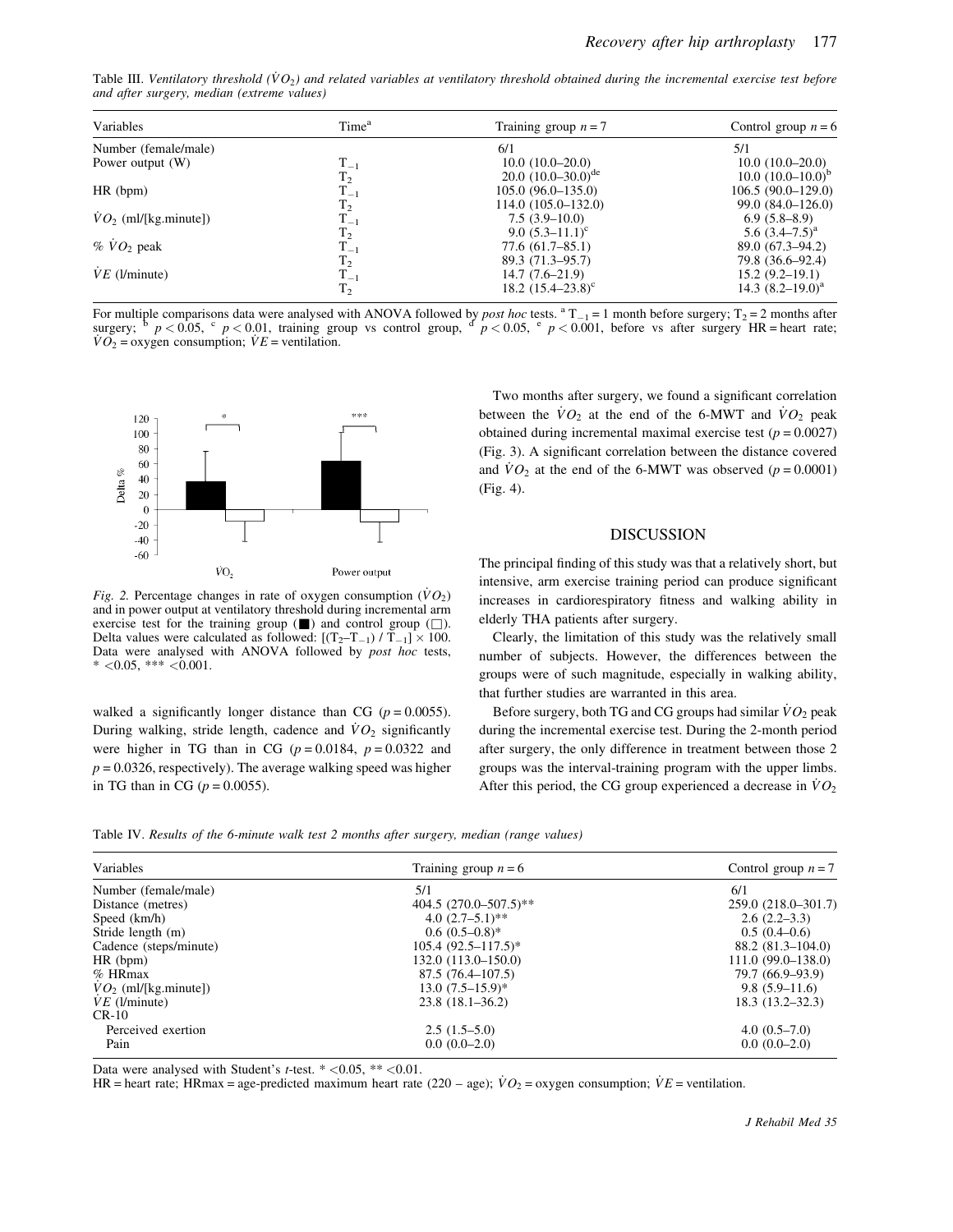

*Fig. 3.* Correlation between rate of oxygen consumption  $(\dot{V}O_2)$ peak (ml/[kg.minute]) obtained with the incremental exercise test and  $\overline{VO_2}$  (ml/[kg.minute]) obtained during the 6-minute-walk test  $(6-MWT)$  2 months after surgery for the training group  $($ <sup>o</sup>) and control group  $(O)$ .

peak, MTP and VT values, whereas significant increases in the same variables were observed in the TG group. The results obtained from the functional test (a 6-MWT) agreed with those from the incremental exercise test. The TG group (which had improved its  $\dot{V}O_2$  peak) was able to cover a significantly longer distance in the walking test than was the CG group. During this test, the TG group presented a faster walking speed, a longer stride length and higher step frequency than the CG group. Therefore, besides an improvement in cardiorespiratory fitness, we can also speculate that the TG group has improved its gait efficiency.

The 6-MWT induced a similar increase in the heart rate to the one induced during the incremental arm exercise test after THA in both groups. Moreover, we observed a significant correlation between  $\dot{V}O_2$  peak obtained during the incremental exercise test after the recovery period and  $\dot{V}O_2$  obtained during the 6-MWT. Such a functional test seems to provide information concerning the exercise abilities of the patients.

No significant differences were observed between the TG and



*Fig. 4.* Correlation between rate of oxygen consumption  $(\dot{V}O_2)$  (ml/ [kg.minute]) and distance covered during the 6-minute-walk test (6- MWT) 2 months after surgery for the training group  $(\bullet)$  and control group  $(O)$ .

*J Rehabil Med 35*

CG groups concerning perceived exertion and the  $\dot{V}E$  in the 6-MWT despite higher walking speed in TG. This may indicate that our training also improved the physical fitness of our patients. This may have some importance in the reduction of the cardiorespiratory strain induced by physical tasks in daily life.

Altogether, our interval-training program was able to induce an improvement in upper body aerobic capacity and walking ability. The traditional rehabilitation program was able to maintain the fitness of the patients at the level they had before surgery. All of our patients in both programs finished the rehabilitation period without complications. However, despite the training program, all of our volunteers were deconditioned at the end of the recovery period.

It could be speculated that the improvements induced by our arm-exercise training could have stemmed from systemic cardiovascular and cardiorespiratory effects (central adaptations) rather than localized metabolic or haemodynamic changes. It has been reported that upper limb exercise induces stronger cardiovascular stimuli for a given level of submaximal work than does lower limb exercise (19). This may explain in part the observed improvements in the incremental exercise tests and in the walking test. However, due to the impressive improvement in the walking capacities of our trained patients compared with their matched controls it can be suggested that some transfer effects have occurred. Such effects have previously been reported in endurance training with lower limbs where some improvements in exercise capacity of the upper limbs (untrained muscle group) were observed and vice versa  $(20-22)$ .

The present training program may help patients to recover faster after THA and may maintain them in a reasonable condition, enabling them to carry out activities of daily living more easily. Moreover, this training was suitable for OA geriatric patients and was clinically well tolerated (e.g. no injuries were reported). It is therefore recommended that physical training is incorporated in the rehabilitation practices after THA in order to enhance health and to prolong independent living in elderly patients (23). However, even though the TG showed improved cardiorespiratory fitness, the patients still remained deconditioned after the training. We suggest that arm exercise interval training could also be proposed to OA geriatric patients before THA.

# ACKNOWLEDGEMENTS

We thank Drs Brientini, Labouret and Vial for their interest in our study and for their constant support. We also extend our sincere gratitude to the patients who participated in this study.

# REFERENCES

- 1. Patterson AJ, Murphy NM, Nugent AM, Finlay OE, Nicholls DP, Boreham CAG, et al. The effect of minimal exercise on fitness in elderly women after hip surgery. Ulster Med J 1995; 64: 118–125.
- 2. Philbin EF, Groff GD, Ries MD, Miller TE. Cardiovascular fitness